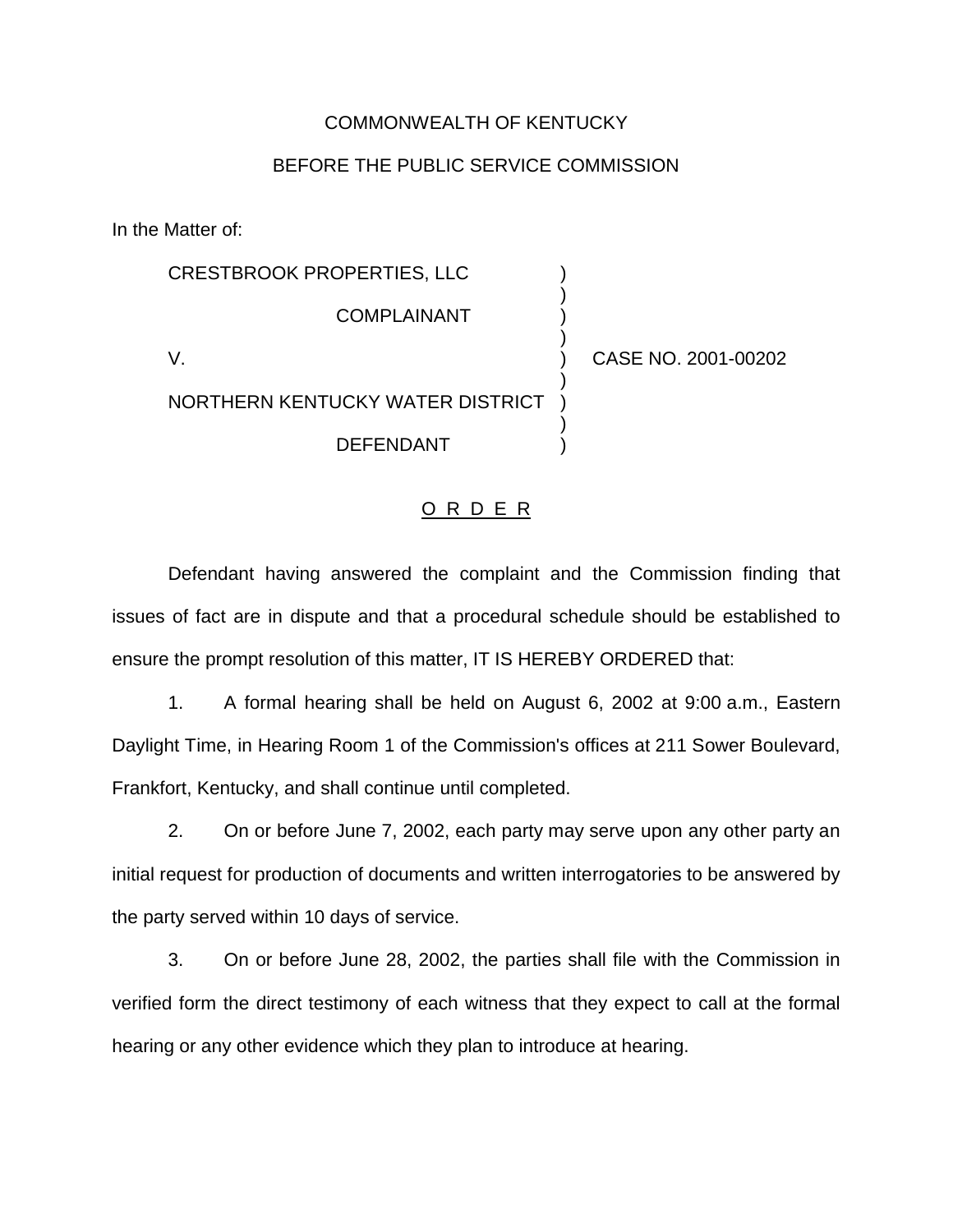4. On or before July 19, 2002, each party shall file with the Commission in verified form the testimony of each rebuttal witness that it expects to call at the formal hearing.

5. Direct examination of witnesses shall be limited to the authentication and adoption of that written testimony. No summarization of written testimony by the witness shall be permitted.

6. Witnesses who have filed written direct and rebuttal testimony shall present that testimony at the same sitting. Opposing parties may cross-examine such witnesses on both direct and rebuttal testimonies.

7. No opening statements shall be made at the hearing.

8. Within 15 days of the filing of the hearing transcript with the Commission, any party may submit a written brief. Briefs shall not exceed 25 pages in length.

9. Copies of all documents served upon any party shall be served on all other parties and filed with the Commission.

10. Motions for extensions of time with respect to the schedule herein shall be made in writing and will be granted only upon a showing of good cause.

11. To be timely filed with the Commission, a document must be received by the Secretary of the Commission within the specified time for filing except that any document shall be deemed timely filed if it has been transmitted by United States express mail, or by other recognized mail carriers, with the date the transmitting agency received said document from the sender noted by the transmitting agency on the outside of the container used for transmitting, within the time allowed for filing.

-2-